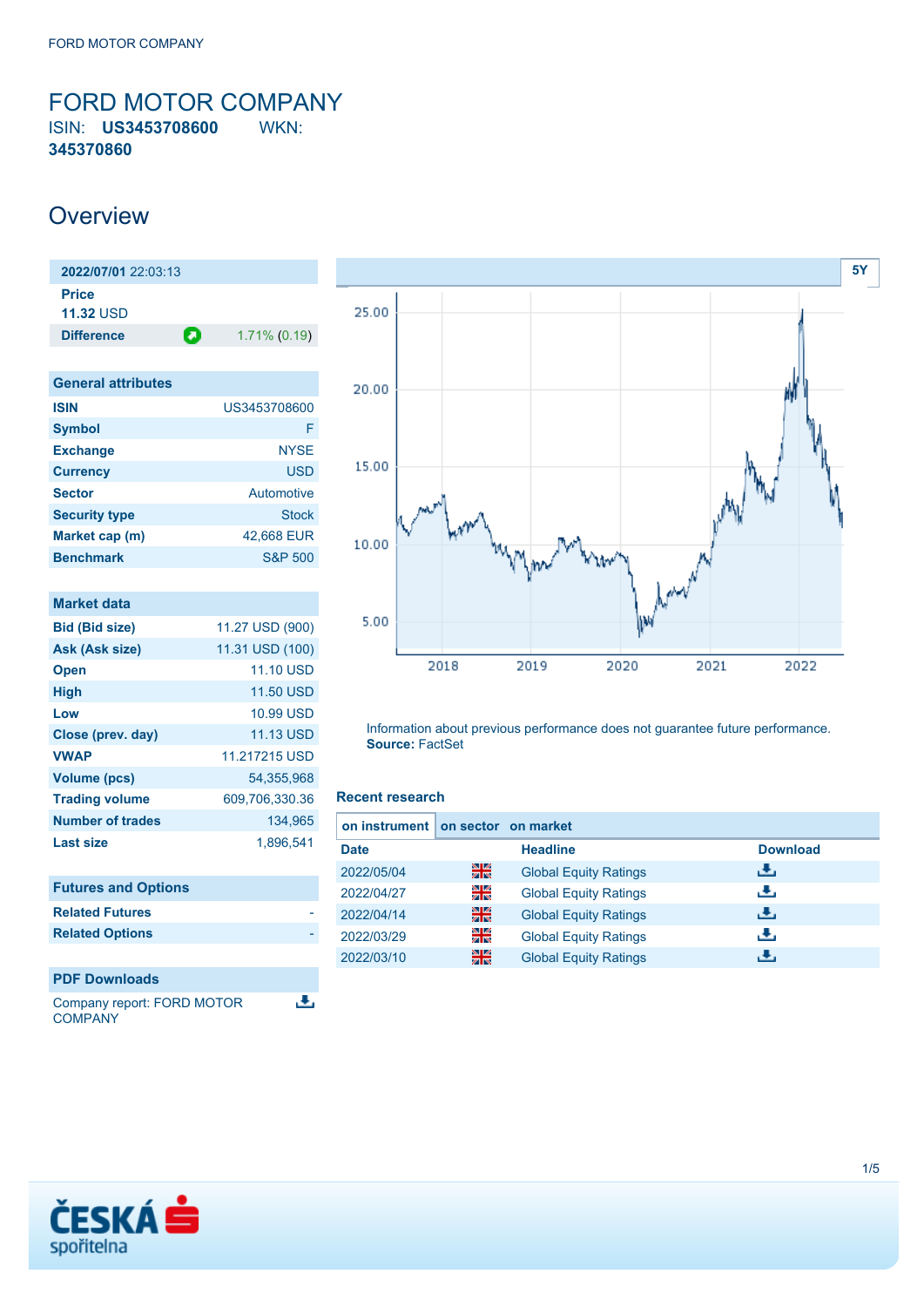# **Details**

**2022/07/01** 22:03:13 **Price 11.32** USD

**Difference 1.71% (0.19)** 

| <b>General attributes</b> |              |
|---------------------------|--------------|
| <b>ISIN</b>               | US3453708600 |
| <b>Symbol</b>             | F            |
| <b>Exchange</b>           | <b>NYSE</b>  |
| <b>Currency</b>           | <b>USD</b>   |
| <b>Sector</b>             | Automotive   |
| <b>Security type</b>      | <b>Stock</b> |
| Market cap (m)            | 42,668 EUR   |
| <b>Benchmark</b>          | S&P 500      |

| <b>Market data</b>      |                  |
|-------------------------|------------------|
| <b>Bid (Bid size)</b>   | 11.27 USD (900)  |
| Ask (Ask size)          | 11.31 USD (100)  |
| <b>Open</b>             | <b>11.10 USD</b> |
| <b>High</b>             | <b>11.50 USD</b> |
| Low                     | 10,99 USD        |
| Close (prev. day)       | <b>11.13 USD</b> |
| <b>VWAP</b>             | 11.217215 USD    |
| <b>Volume (pcs)</b>     | 54,355,968       |
| <b>Trading volume</b>   | 609,706,330.36   |
| <b>Number of trades</b> | 134,965          |
| Last size               | 1.896,541        |

| <b>Performance and Risk</b> |                |            |           |  |
|-----------------------------|----------------|------------|-----------|--|
|                             | 6 <sub>m</sub> | 1Y         | <b>3Y</b> |  |
| <b>Perf</b> (%)             | $-45.50%$      | $-24.08\%$ | $+11.53%$ |  |
| Perf (abs.)                 | $-9.45$        | $-3.59$    | $+1.17$   |  |
| <b>Beta</b>                 | 1.40           | 1.43       | 1.16      |  |
| <b>Volatility</b>           | 52.95          | 46.84      | 47.06     |  |



Information about previous performance does not guarantee future performance. **Source:** FactSet

| <b>Price data</b>                           |                        |
|---------------------------------------------|------------------------|
| Ø price 5 days   Ø volume 5 days (pcs.)     | 11.56 USD (48,577,033) |
| Ø price 30 days   Ø volume 30 days (pcs.)   | 12.48 USD (55,286,293) |
| Ø price 100 days   Ø volume 100 days (pcs.) | 14.92 USD (68,640,070) |
| Ø price 250 days   Ø volume 250 days (pcs.) | 16.17 USD (79,324,584) |
| <b>YTD High   date</b>                      | 25.87 USD (2022/01/13) |
| <b>YTD Low   date</b>                       | 10.90 USD (2022/06/17) |
| 52 Weeks High   date                        | 25.87 USD (2022/01/13) |
| 52 Weeks Low   date                         | 10.90 USD (2022/06/17) |

### **All listings for FORD MOTOR COMPANY**

| Exchange $\bigoplus$                        | <b>Date</b>    | <b>Time Price</b> |                       | <b>Trading volume</b><br>(mio.) | <b>Number of</b><br>trades |
|---------------------------------------------|----------------|-------------------|-----------------------|---------------------------------|----------------------------|
| Xetra                                       | 2022/07/<br>01 |                   | 17:35 10.745 EUR 0.17 |                                 | 38                         |
| Vienna Stock<br>Exchange                    | 2022/07/<br>01 |                   | 17:32 10.74 EUR       | 0.00                            | 2                          |
| Tradegate                                   | 2022/07/<br>01 |                   | 22:26 10.85 EUR       | 0.05                            | 20                         |
| <b>Stuttgart</b>                            | 2022/07/<br>01 |                   | 21:36 10.86 EUR       | 0.00                            | 4                          |
| SIX Swiss Exchange 2019/06/ 17:35 10.25 USD |                |                   |                       | 0.00                            | 1                          |

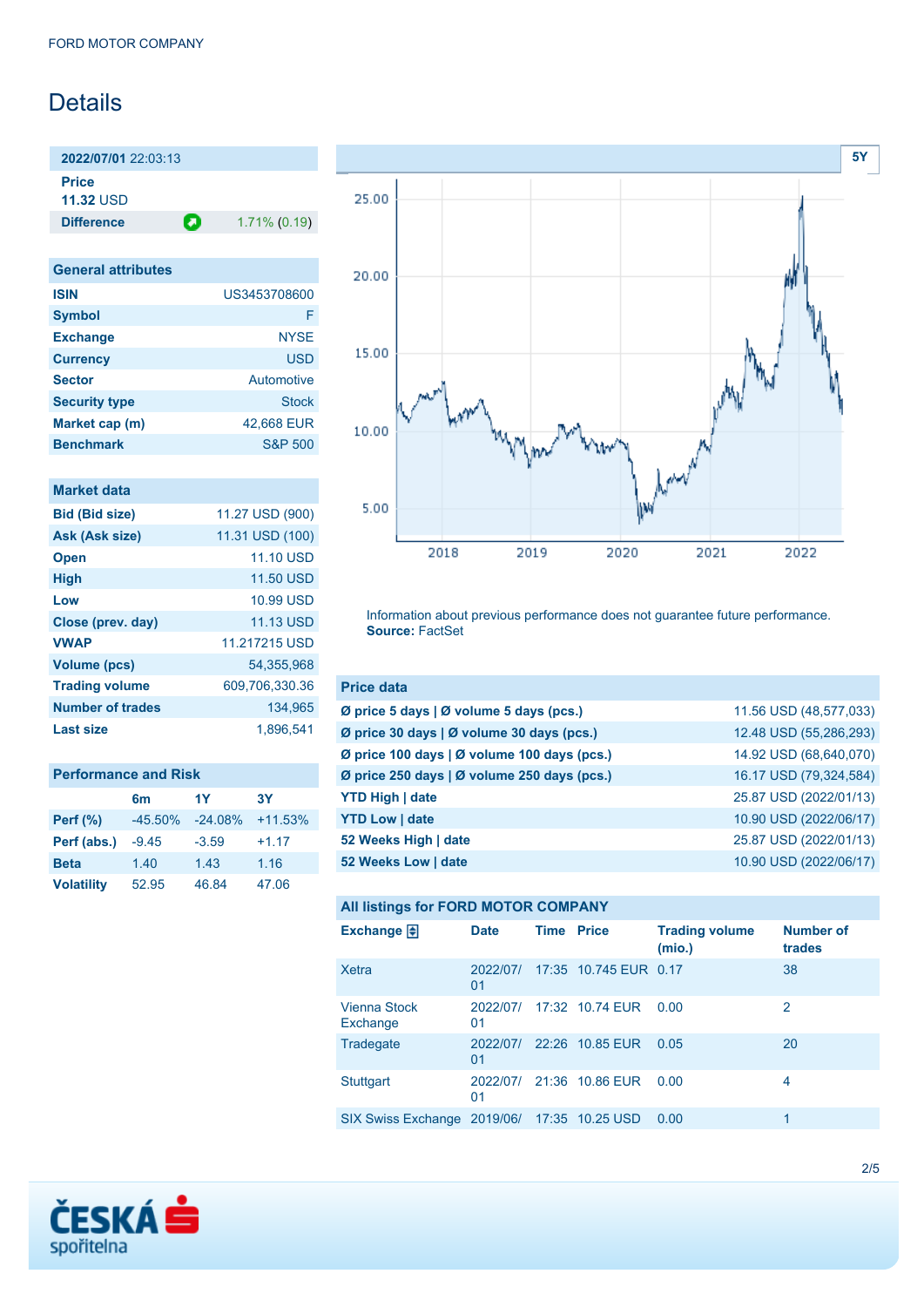|                                 | 28             |                                |        |         |
|---------------------------------|----------------|--------------------------------|--------|---------|
| <b>SIX Swiss Exchange</b>       | 28             | 2019/06/ 17:35 10.01 CHF       | 0.00   | 1       |
| <b>NYSE</b>                     | 01             | 2022/07/ 22:03 11.32 USD       | 609.71 | 134,965 |
| <b>Munich</b>                   | 2022/07/<br>01 | 08:02 10.645 EUR 0.00          |        | 1       |
| <b>London Stock</b><br>Exchange | 01             | 2022/07/ 17:35 11.149 USD 0.00 |        | 9       |
| Hanover                         | 2022/07/<br>01 | 08:02 10.51 EUR                | 0.00   | 1       |
| Hamburg                         | 2022/07/<br>01 | 08:02 10.51 EUR                | 0.00   | 1       |
| Frankfurt                       | 2022/07/<br>01 | 09:10 10.445 EUR 0.00          |        | 1       |
| <b>Duesseldorf</b>              | 2022/07/<br>01 | 19:30 10.715 EUR 0.00          |        | 10      |
| <b>Berlin</b>                   | 2022/07/<br>01 | 08:08 10.435 EUR 0.00          |        | 1       |

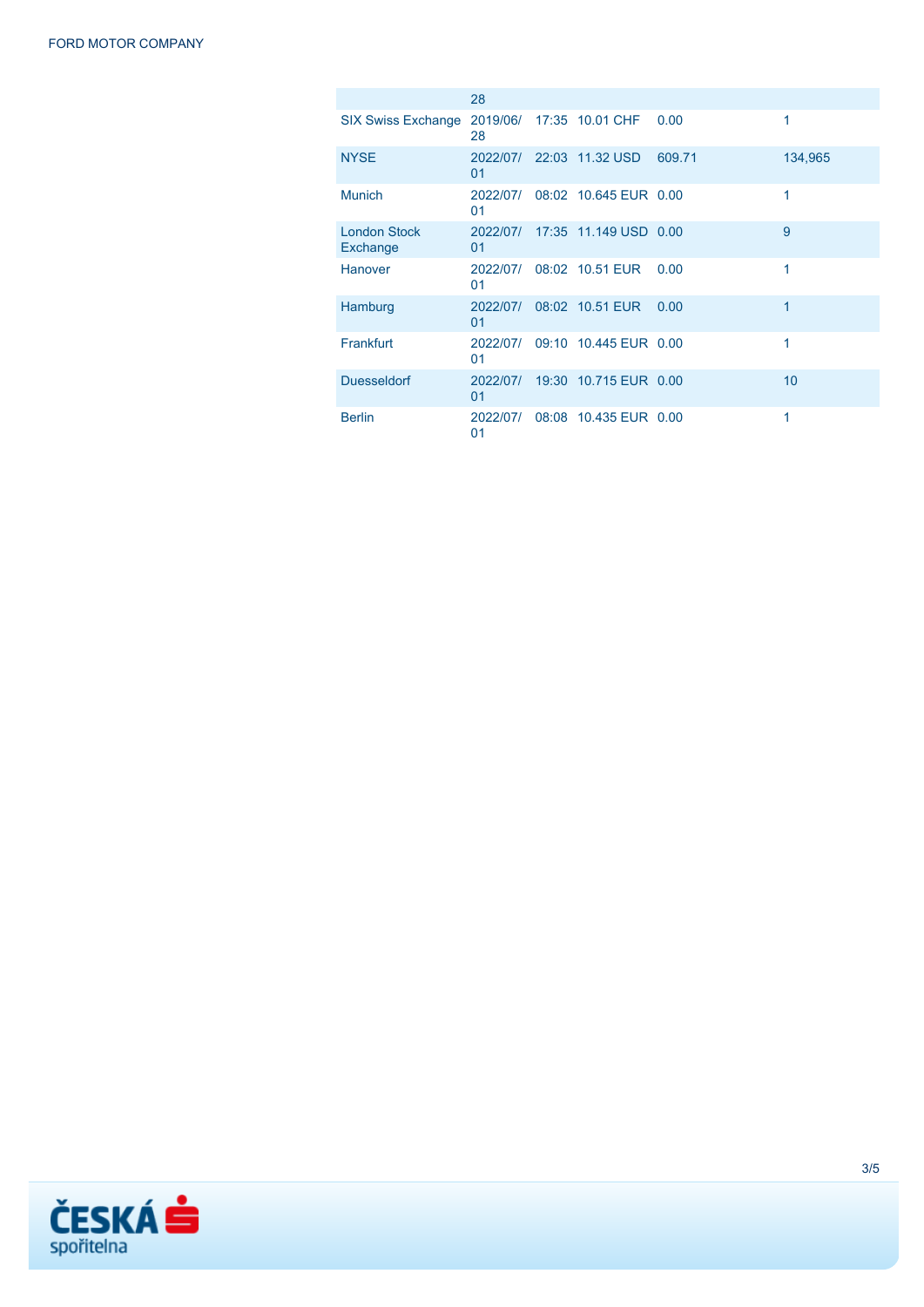## Company profile

#### **Company Logo**



### **Contact Details**

FORD MOTOR CO.

- -

One American Road - 48126-2798 Dearborn

Telefon: 1-313-322-3000 Fax: 1-313-845-6073

[E-mail: -](mailto:-)

### **PDF Downloads**

Company report: FORD MOTOR **COMPANY** 

J.

#### **Company Profile**

Ford Motor Co. engages in the manufacture, distribution, and sale of automobiles. It operates through the following segments: Automotive, Mobility, Ford Credit, Corporate Other, Interest on Debt, and Special Items. The Automotive segment develops, manufactures, markets, and services Ford and Lincoln vehicles, service parts, and accessories. The Mobility segment includes the development of autonomous vehicles, equity ownership in Argo AI which is a developer of autonomous driving systems, and related businesses. The Ford Credit segment consists of vehicle-related financing and leasing activities. The Corporate Other segment covers corporate governance expenses, interest income, gains and losses from cash, cash equivalents, and marketable securities, and losses associated with intercompany lending. The Interest on Debt segment is composed of interest expense on company debt excluding Ford Credit. The Special Items segment deals with pension and employment benefit remeasurement gains and losses, gains and losses on investments in equity securities, significant personnel expenses, and other items that are not considered to be indicative of earnings from ongoing operating activities. The company was founded by Henry Ford on June 16, 1903, and is headquartered in Dearborn, MI.

| <b>Members of Management Board</b> |                                                 |  |
|------------------------------------|-------------------------------------------------|--|
| <b>William Ford</b>                | <b>Chairman of Board of</b><br><b>Directors</b> |  |
| Alexandra<br>English               | Member of Board of<br><b>Directors</b>          |  |
| <b>Beth Mooney</b>                 | Member of Board of<br><b>Directors</b>          |  |
| <b>Henry Ford</b>                  | Member of Board of<br><b>Directors</b>          |  |
| <b>John May</b>                    | Member of Board of<br><b>Directors</b>          |  |
| <b>John Thornton</b>               | Member of Board of<br><b>Directors</b>          |  |
| John<br>Veihmeyer                  | Member of Board of<br><b>Directors</b>          |  |
| <b>John Weinberg</b>               | Member of Board of<br><b>Directors</b>          |  |
| Jon Huntsman                       | Member of Board of<br><b>Directors</b>          |  |
| Kimberly<br>Casiano                | Member of Board of<br><b>Directors</b>          |  |
| Lynn<br>Radakovich                 | Member of Board of<br><b>Directors</b>          |  |
| <b>William Helman</b>              | Member of Board of<br><b>Directors</b>          |  |
| William<br>Kennard                 | Member of Board of<br><b>Directors</b>          |  |
| James D.<br>Farley, Jr.            | <b>Chairman of Managing</b><br><b>Board</b>     |  |
| Cathy<br>OšCallaghan               | <b>Member of Executive</b><br>Committee         |  |
| John T. Lawler                     | <b>Member of Executive</b><br>Committee         |  |
| <b>William Clay</b><br>Ford Jr.    | <b>Member of Executive</b><br>Committee         |  |